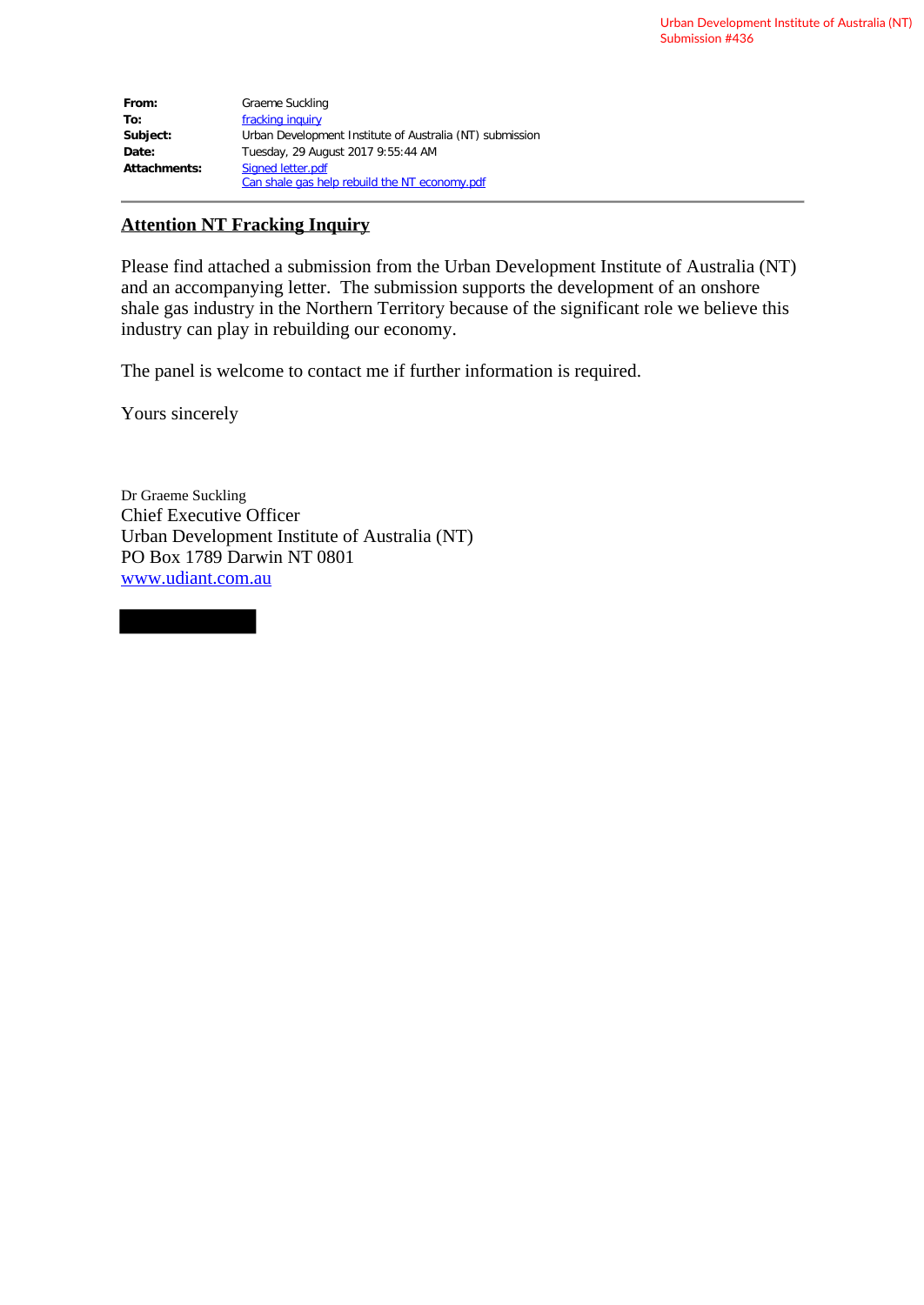**August 29 2017** 



The Honourable Justice Rachel Pepper Chair, NT Government Fracking Inquiry **GPO Box 4396** Darwin NT 0801

**Dear Justice Pepper** 

I am writing on behalf of the Urban Development Institute of Australia (NT) in support of the establishment of an onshore shale gas industry as a means of progressing the NT economy (see attached submission).

I have lived in the Northern Territory since 1999, following a career spanning 32 years of professional work and tertiary study in Victoria. I commenced work in the role of Chief Executive Officer, Urban Development Institute of Australia (Northern Territory) early in 2011, following ten years working with respected NT community organisations Greening Australia and Council On The Ageing (COTA).

My working roles in the Territory have taught me that we need to grow our population if we are to be able to operate viable community and industry organisations. Sadly, after a long period of settlement we have not been able to achieve this and in many respects are still a "settlement on the edge" as referred to by Charles Darwin University demographers.

Although there has been a great deal of emphasis on our proximity to Asia and the opportunities a rapidly growing middle class there provides for us, a Federal Government focus on developing the north, a well-resourced Northern Australia Development Office and many conferences and studies addressing this topic, 2017 finds us with a static (or declining) population and an economy in the doldrums.

As I have argued in the attached submission, I believe that becoming a gas hub offers the Northern Territory the greatest chance of achieving the economic growth we currently need. We are already part of the way there because of massive investments in gas plants and our extensive network of gas pipelines. I believe a well-managed shale gas industry can provide the significant impetus our economy desperately needs and I am happy to discuss my submission at any mutually convenient time.

**Yours sincerely** 

bely

**Dr Graeme Suckling Chief Executive** 

PO Box 1789 Darwin NT 0801 e-mail: ceo@udiant.com.au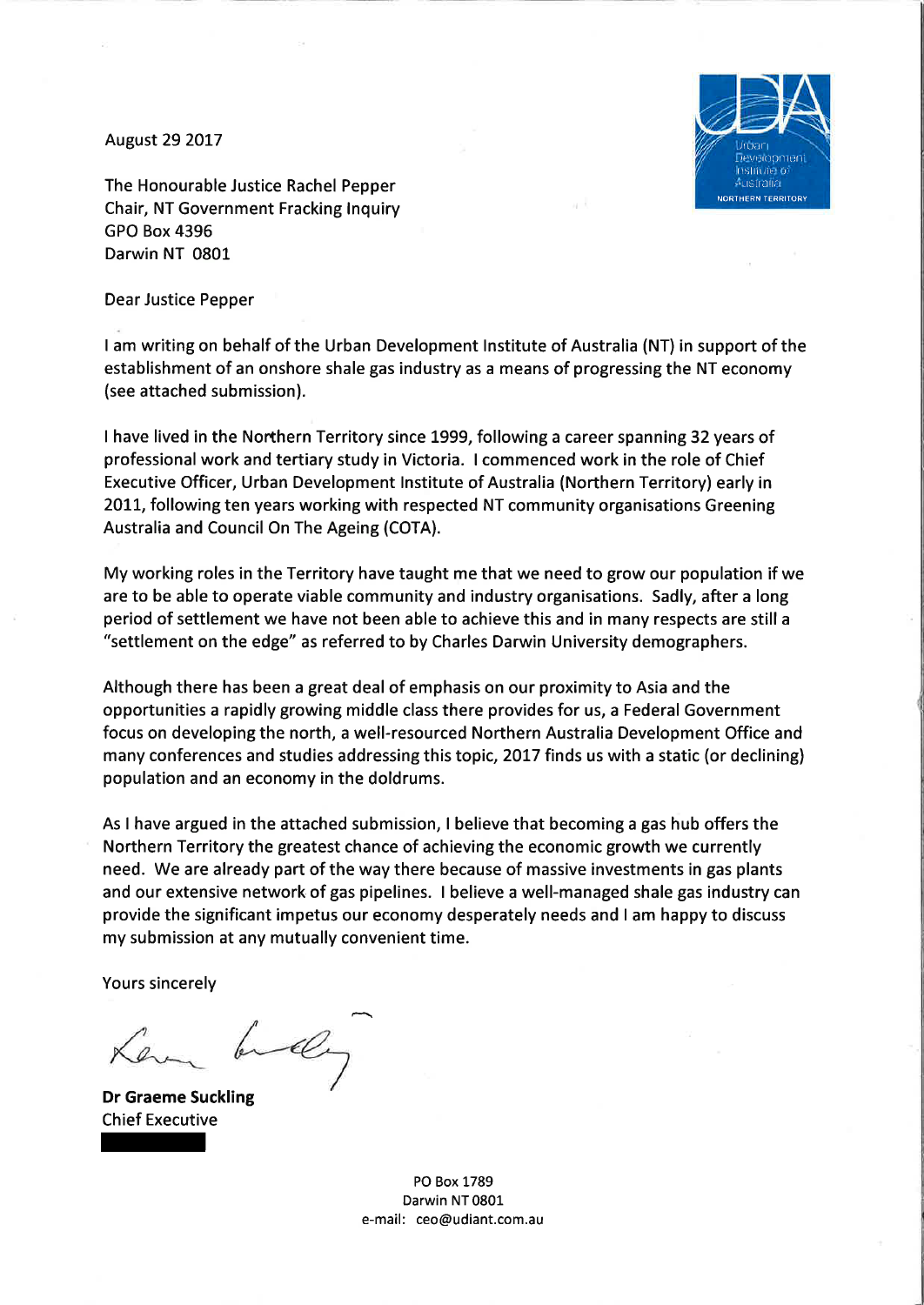

**Can shale gas help to re-build the NT economy?** Dr Graeme Suckling UDIA (NT)

Urban Development Institute of Australia (NT) members, as for many other businesspeople in the NT, are currently experiencing very challenging economic conditions caused by low (or negative) population growth. The NT Government has stated it is committed to growing the population, building employment and growing our economy, but how can we achieve this?

Economic peaks and troughs have a serious effect on Territory businesses and community organisations, and particularly on the development industry, which is characterised by long time spans (approximately five years as a minimum) between making a decision to build and completion of the project. In recent years the industry has built housing to cater for an expected market which has not materialised, causing an oversupply of homes.

The NT has been described as a "welfare state" because we receive far more GST revenue than we contribute to the national coffers (around five dollars for every dollar we contribute). This needs to change if the NT is to become the hub for economic growth in Northern Australia and Darwin is to become the capital of the north.

It seems the Northern Territory is unable to shake off the cyclical, roller coaster nature of our economy, characterised by significant peaks and troughs in employment. Anyone who doubts this fact should read the book "Territory" written by Ernestine Hill, which although written in the 1950s, graphically illustrates the fluctuations in the Territory economy from the very early days. A key reason for this has been periodic major projects, as well as external impacts on the major industries which drive our economy.

These external impacts include periodic spikes in fuel prices which affect costs of air travel and freight, fluctuations in the value of the Australian dollar, economic conditions in countries where our tourists originate from, competition from interstate and overseas, terrorism, political decisions made in Canberra which adversely affect our economy (such as the White Australia policy, and much more recently the ban on live cattle exports and the backpacker tax), peaks and troughs in supply, extreme weather events such as cyclones and floods, as well as fluctuating market prices for our agribusiness and mining products.

All of our industries which are here for the long-term help to underpin our economy, and any growth in jobs, for example due to significantly increased Defence spending on infrastructure and equipment, makes an important contribution.

But despite the hard work, innovations and technological changes we have experienced in all of our industries over very long periods, the Northern Territory continues to experience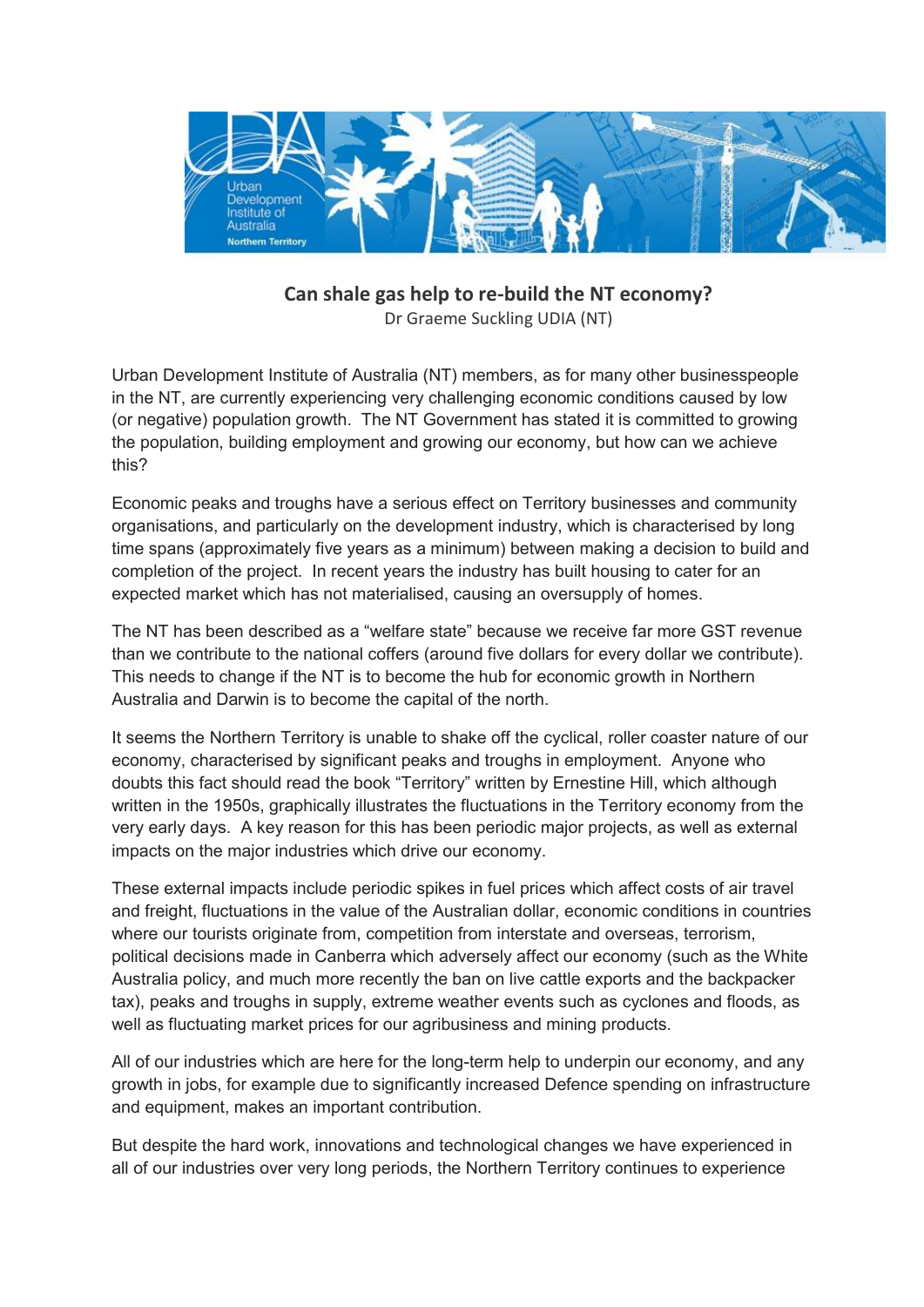significant fluctuations in our economic conditions. Can we progressively shift our economy onto a more stable and predictable base? And if so, how could we do this?

Recent projections have identified potential for our future economic growth to be driven by the following industries:

- Tourism
- Agribusiness
- Mining
- Defence
- International education and
- Oil / gas

While it is true there is potential for economic growth in all of these areas, we need to do a reality check to identify the real opportunities for growth in each. For example the NT does have excellent tourism attractions, but we are a long way off the beaten track for people coming to the eastern states from overseas. We have seen little investment in new infrastructure in Kakadu over the past 20 or so years and we have limited funds to build the necessary new infrastructure. We also face strong competition from other States in Australia, as well as from overseas, for the tourist dollar.

Over the whole period since European settlement in Australia, agribusiness in the north has faced significant challenges in establishing and maintaining markets; getting fresh produce to those markets; competing with agribusiness interests in the southern parts of the country; establishing and maintaining a skilled workforce; and maintaining supply given the extremes of weather and a lack of weatherproof road and rail infrastructure.

Mining has huge potential in the Northern Territory but is impacted on by fluctuations in commodity prices, which often means the difference between a profitable or non-profitable business in remote areas where labour and other costs are very high. There have also been significant environmental issues associated with some mining operations. Some of the problems experienced by agribusiness operations are also relevant to the mining industry.

The Northern Territory is home to about 9 percent of Australia's defence force, which appears to be a very low figure when we consider the strategic importance of this region of the world. But we have seen a decline in Defence personnel numbers over recent years because of the high costs of basing people here (for example it costs about twice as much to build a Defence home in Darwin compared to Townsville), the relative unattractiveness of Darwin for some Defence personnel (due to remoteness, costs of living, perceived inadequacies in education facilities) and competition for defence investment from bigger jurisdictions which have more political clout.

It is true that Darwin can be an appealing destination for some international students from our region, but we also face considerable competition from more established tertiary education centres in Australia. These centres, such as Melbourne, Sydney and Adelaide, can offer a wider choice of tertiary institutions, lower costs of living, better amenities to support student lifestyles and in many cases proximity to family or family friends who can provide support.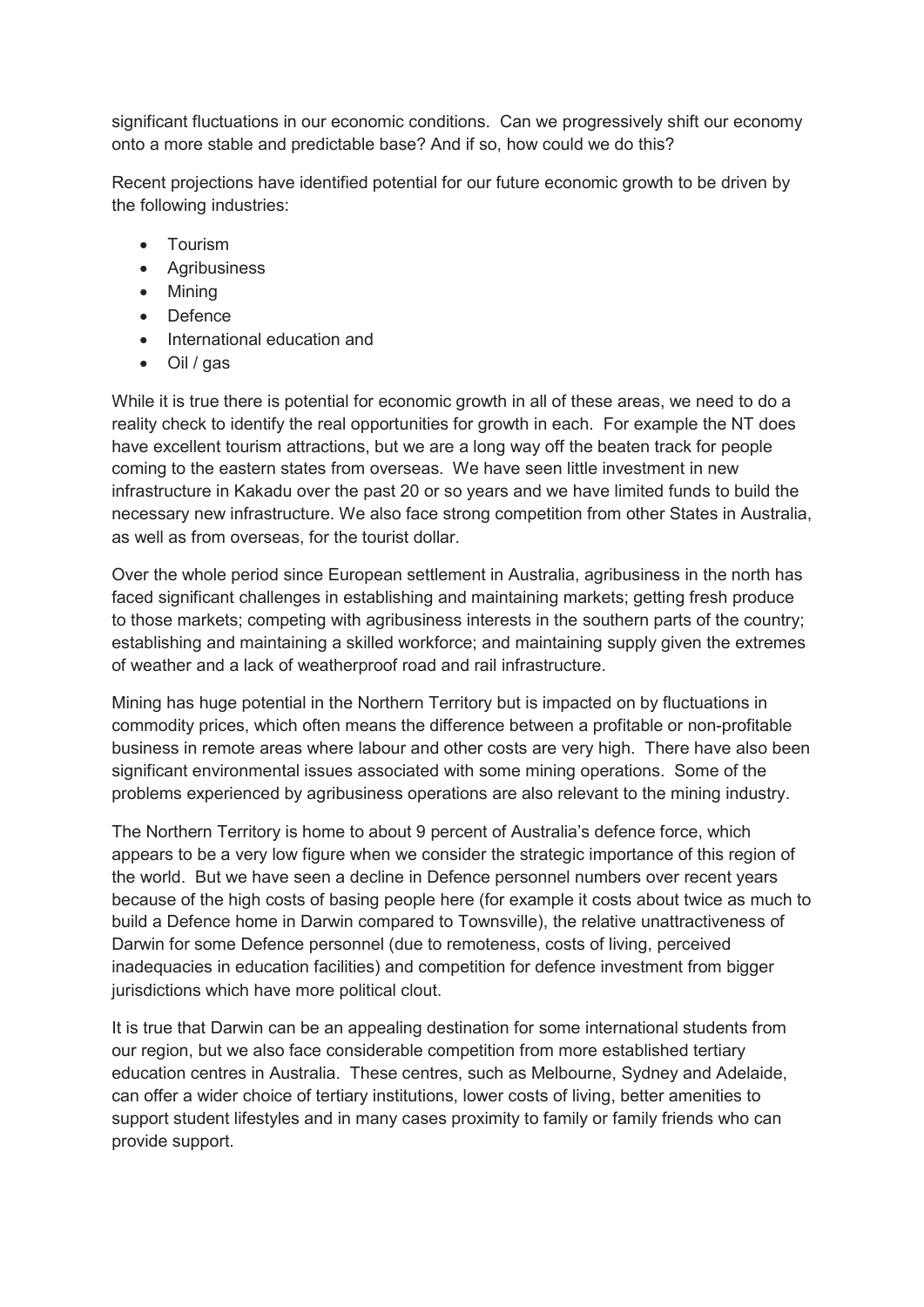Unfortunately, whether we consider them singly or in combination, the net impact of tourism, agribusiness, mining, defence and international education on the population of the Northern Territory since 2000 has not been sufficient to drive the economic growth both the NT and the Federal government have been hoping for.

In contrast, we have seen significant growth driven by expansion of our gas industry. Gas generates the bulk of our electricity in the NT, is supported by pipelines between Darwin and gas fields near Alice Springs and Port Keats, and we will soon be able to flow through a new connection to the east via the Jemena pipeline.

New gas plants built in Darwin Harbour for Conoco Phillips and INPEX represent massive investments and although the gas is being exported and the royalties flow to the Federal Government, are very significant drivers of our economy. The offshore facilities are being supported by a new Marine Supply Base which will make a further contribution to Darwin's economy.

Given this recent investment and the synergies between offshore and onshore gas operations, of all our current major industries, gas appears to have the strongest potential to shift the NT economy towards a more stable pattern, particularly if we can develop our onshore gas industry. UDIA (NT) believes the reasons for the importance of an onshore gas industry to our economy include:

- Onshore shale gas harvesting produces an important energy source and known reserves are projected to be able to provide many decades of supply;
- The gas reserves belong to the NT and a long-term flow of royalties will help to support the NT economy when the gas is harvested, providing more money to supplement necessary infrastructure and therefore growth (there has been at least one excellent example of an Aboriginal community using royalty sources to enable them to convert to renewable energy, thereby providing potential for other economic activity such as horticulture in that remote centre);
- Onshore gas has many uses which can add value to other sectors of our economy, such as by providing energy for manufacturing, reducing the costs of power generation on cattle stations and communities, generating by–products of importance in the production of some products (such as has happened in the United States) and enabling the establishment of new industries based on those by-products;
- There appears to be strong potential to provide an additional gas supply to the eastern states and thus for the NT to play a significant role in supplying energy to the national grid;
- Onshore gas development will provide training and employment opportunities for Aboriginal people in remote communities;
- Access to a stable, relatively clean source of energy (compared to coal and diesel) can help Australia and the NT transition to renewable energy sources over coming decades;
- There is potential for synergies between an onshore gas industry and remote mining and agribusiness activities, such as through improved road and rail infrastructure which could benefit all of those sectors and make their operations more viable;
- Because some companies, such as drilling companies (and many others) service both the offshore and the onshore gas industries, the combination of both harvest